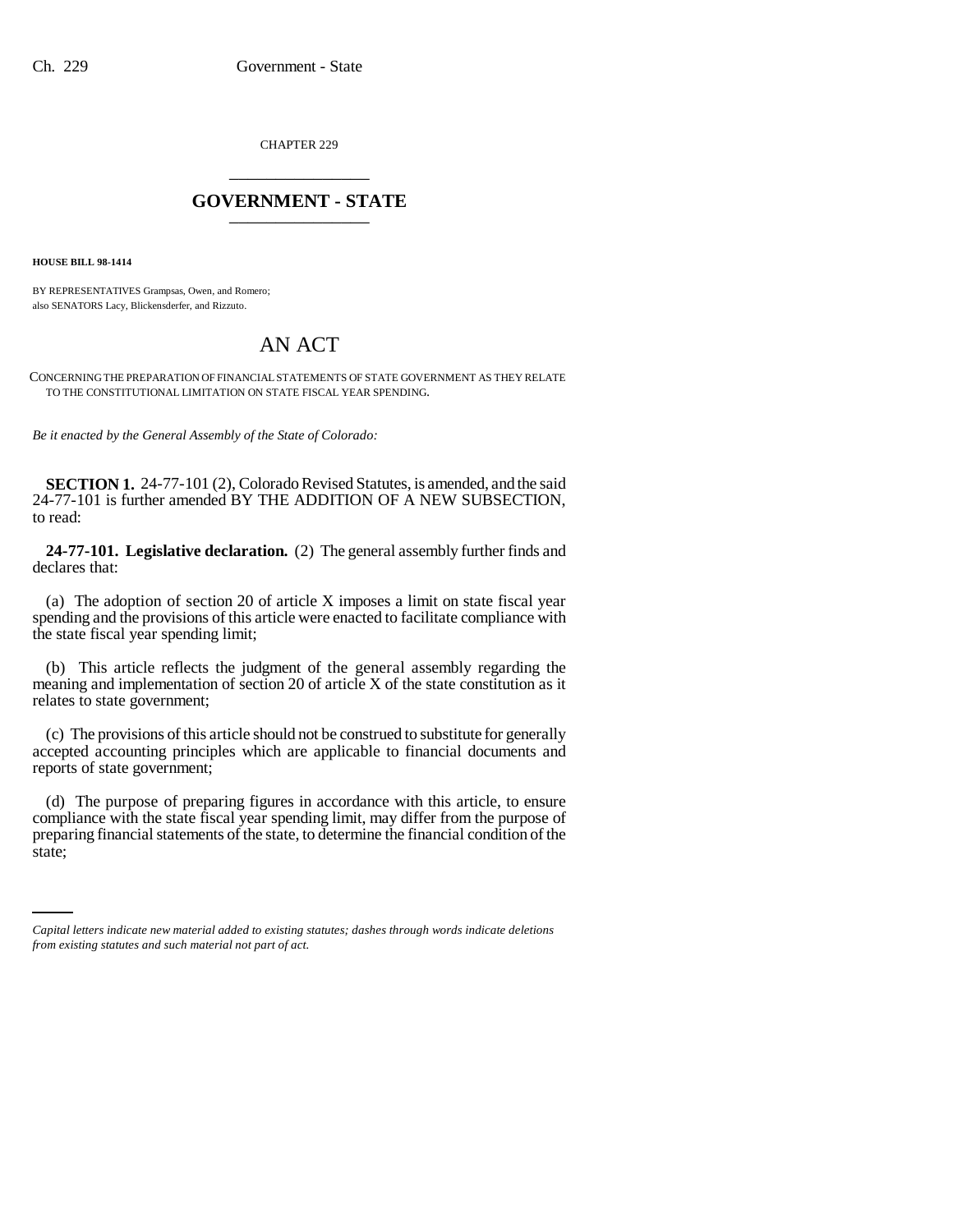(e) The financial statements of the state prepared by the state controller shall be prepared, insofar as possible, in conformity with generally accepted accounting principles; and

(f) The financial report required by this article shall be prepared in conformity with generally accepted accounting principles UNLESS OTHERWISE PROVIDED BY LAW OR unless an irreconcilable conflict exists between generally accepted accounting principles and the provisions of section 20 of article  $\bar{X}$  in which case the provisions of said constitutional provision shall control.

(3) THE GENERAL ASSEMBLY FURTHER FINDS AND DECLARES THAT:

(a) WHEN REVENUES EXCEED THE STATE FISCAL YEAR SPENDING LIMITATION FOR ANY GIVEN FISCAL YEAR, SECTION  $20$  (7) (d) OF ARTICLE X OF THE STATE CONSTITUTION REQUIRES THAT THE EXCESS REVENUES BE REFUNDED IN THE NEXT FISCAL YEAR UNLESS VOTERS APPROVE A REVENUE CHANGE ALLOWING THE STATE TO RETAIN THE REVENUES;

(b) IT IS THE DUTY AND INTENT OF THE GENERAL ASSEMBLY TO COMPLY WITH THE CONSTITUTIONAL REQUIREMENT TO REFUND STATE EXCESS REVENUES;

(c) IT IS WITHIN THE LEGISLATIVE PREROGATIVE TO FACILITATE COMPLIANCE WITH THE CONSTITUTIONAL REQUIREMENT TO REFUND STATE EXCESS REVENUES AND LEGISLATION RELATING TO THE REFUNDING OF SUCH EXCESS REVENUES IS A REASONABLE AND NECESSARY EXERCISE OF THE LEGISLATIVE PREROGATIVE; AND

(d) STATE EXCESS REVENUES THAT ARE CARRIED FORWARD FROM THE FISCAL YEAR IN WHICH THEY ACCRUED SHALL BE REFUNDED IN THE NEXT FISCAL YEAR AND SHALL NOT BE AVAILABLE FOR ANY OTHER GOVERNMENTAL PURPOSE UNLESS VOTERS HAVE AUTHORIZED THE STATE TO RETAIN SUCH REVENUES.

**SECTION 2.** 24-77-106.5, Colorado Revised Statutes, is amended to read:

**24-77-106.5. Annual financial report.** (1) For each fiscal year, the controller shall prepare a financial report for the state for purposes of ascertaining compliance with the provisions of this article. Any financial report prepared pursuant to this section shall include, but shall not be limited to, state fiscal year spending, reserves, revenues, and debt. Such financial report shall be audited by the state auditor.

(2) NOTWITHSTANDING ANY GENERALLY ACCEPTED ACCOUNTING PRINCIPLES TO THE CONTRARY, FINANCIAL REPORTS PREPARED PURSUANT TO SUBSECTION (1) OF THIS SECTION SHALL NOT INCLUDE ANY UNREALIZED GAINS OR LOSSES ON INVESTMENTS HELD BY THE STATE.

**SECTION 3.** 24-75-201, Colorado Revised Statutes, is amended to read:

**24-75-201. General fund - general fund surplus.** (1) There is hereby created and established the general fund, to which shall be credited and paid all revenues and moneys not required by the state constitution or the provisions of any law to be credited and paid into a special fund. The surplus fund created before June 30, 1971, is hereby merged into the general fund. Any unrestricted balance remaining in the